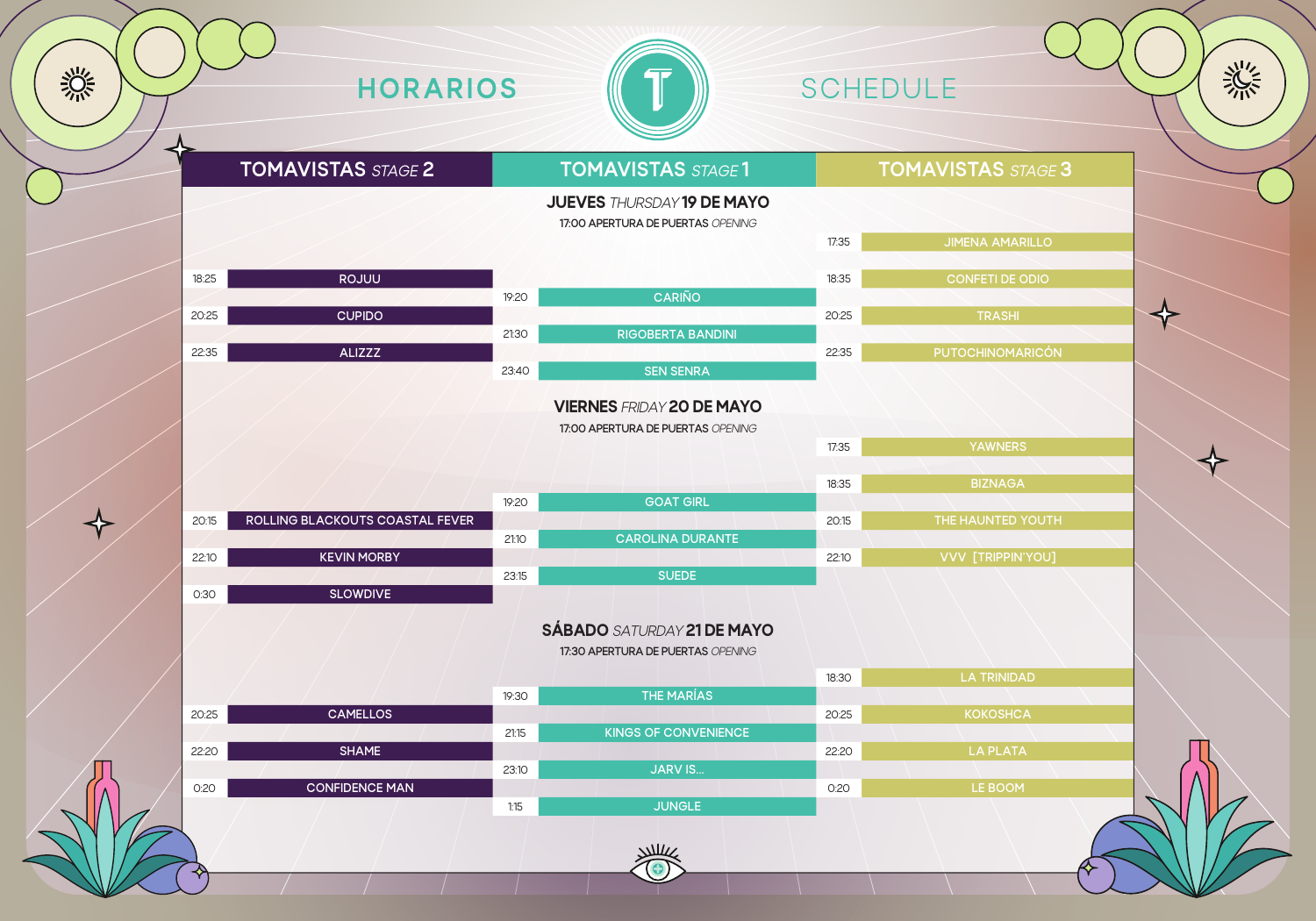



JUEVES *THURSDAY* **17:00 APERTURA DE PUERTAS** *OPENING*

# **TOMAVISTAS** *STAGE* **2 TOMAVISTAS** *STAGE* **1 TOMAVISTAS** *STAGE* **3**

淡

兴兴

**17:35 JIMENA AMARILLO**

| 18:25 | ROJUU         |       |                          | 18:35 | <b>CONFETI DE ODIO</b> |  |
|-------|---------------|-------|--------------------------|-------|------------------------|--|
|       |               | 19:20 | CARIÑO                   |       |                        |  |
| 20:25 | <b>CUPIDO</b> |       |                          | 20:25 | <b>TRASHI</b>          |  |
|       |               | 21:30 | <b>RIGOBERTA BANDINI</b> |       |                        |  |
| 22:35 | <b>ALIZZZ</b> |       |                          | 22:35 | PUTOCHINOMARICÓN       |  |
|       |               | 23:40 | <b>SEN SENRA</b>         |       |                        |  |
|       |               |       |                          |       |                        |  |
|       |               |       |                          |       |                        |  |
|       |               |       |                          |       |                        |  |

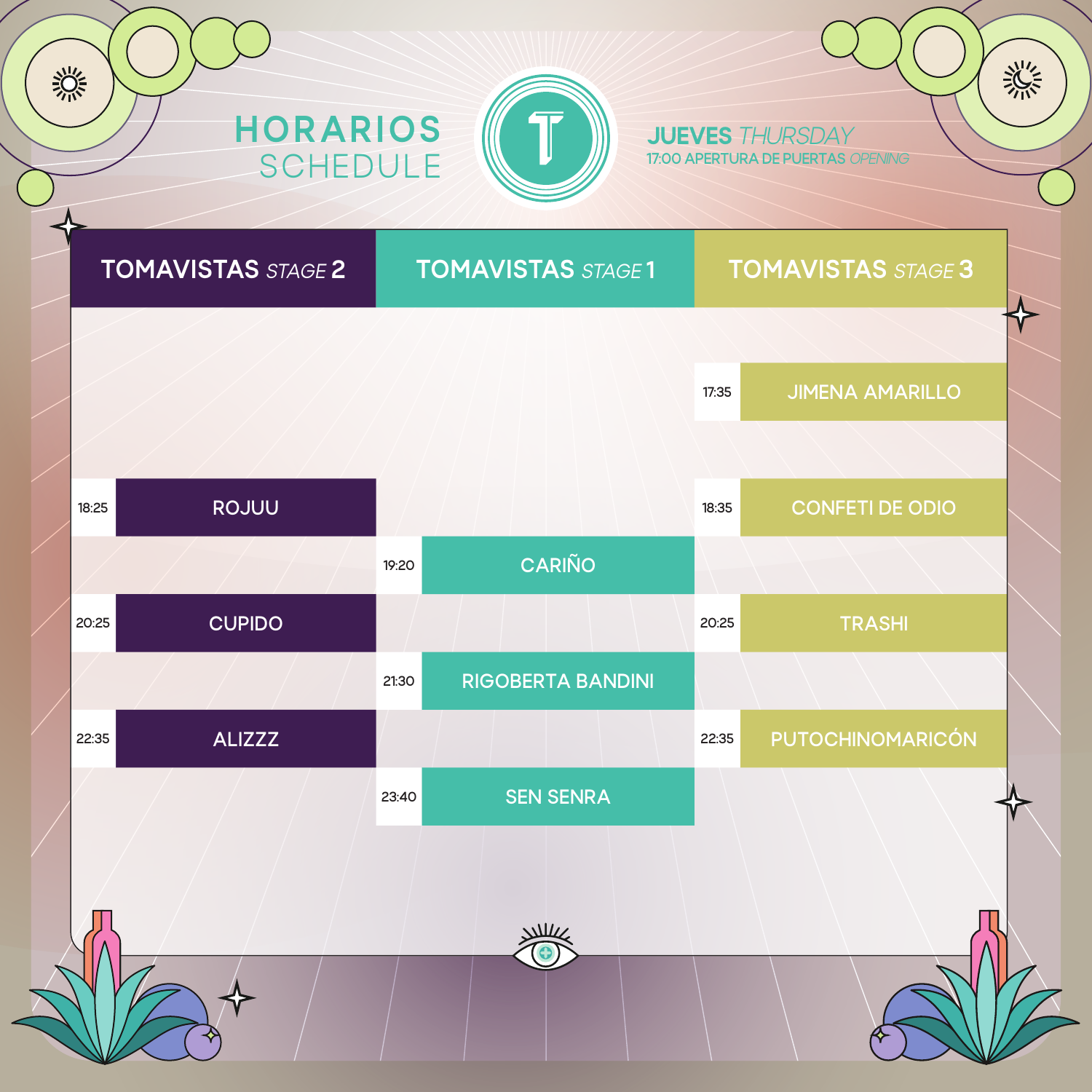



VIERNES *FRIDAY* **17:00 APERTURA DE PUERTAS** *OPENING*

# **TOMAVISTAS** *STAGE* **2 TOMAVISTAS** *STAGE* **1 TOMAVISTAS** *STAGE* **3**

淡

兴兴

**17:35 YAWNERS**

|       |                                           |       |                         | 18:35 | <b>BIZNAGA</b>    |  |
|-------|-------------------------------------------|-------|-------------------------|-------|-------------------|--|
|       |                                           | 19:20 | <b>GOAT GIRL</b>        |       |                   |  |
| 20:15 | ROLLING BLACKOUTS<br><b>COASTAL FEVER</b> |       |                         | 20:15 | THE HAUNTED YOUTH |  |
|       |                                           | 21:10 | <b>CAROLINA DURANTE</b> |       |                   |  |
| 22:10 | <b>KEVIN MORBY</b>                        |       |                         | 22:10 | VVV [TRIPPIN'YOU] |  |
|       |                                           | 23:15 | <b>SUEDE</b>            |       |                   |  |
| 0:30  | SLOWDIVE                                  |       |                         |       |                   |  |
|       |                                           |       | $\Delta$                |       |                   |  |